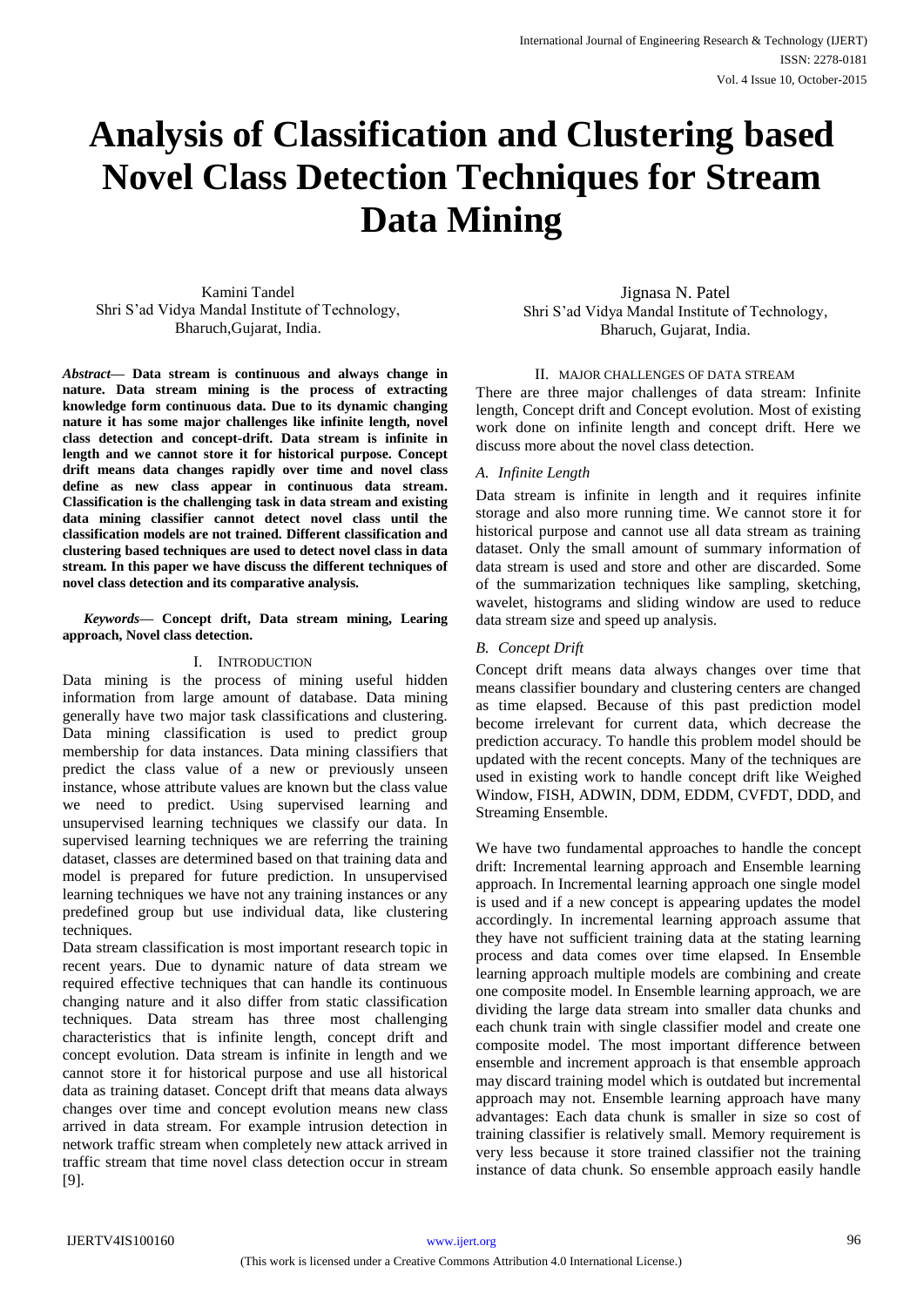increasing length of data streams and concept drift problem in data stream mining. Compare to incremental approach ensemble learning approach is very flexible to concept drift. In ensemble learning approach we can set the data chunk size according to different changes occurs in concept drift: First, if there is sudden concept drift data chunk size should be small and for smooth concept drift data chunk size should be large. Second, it can assign different weighting values to different base classifiers to satisfy various concept drift [11]. Third, we can change outdated classifier as per requirement. Incremental algorithm is better and faster anti-noise capacity than ensemble algorithm [11], but it has more restriction and not all classification algorithm use with incremental approach. And generally speaking, where smooth concept drift and simple data stream is present incremental approach is better choice and for huge concept drift and complicated or unknown distribution of data stream ensemble approach is better choice.

#### *C. Novel Class Detection*

In major challenges of data stream classification concept evolution not taken much more attention. Concept evolution refers to the appearance of new class. Most existing data stream classifier assumes numbers of classes are fixed however in data stream new classes may often appear. For example a different kind of attack appears in network traffic, which is not previously seen or a new category of text appears in social text stream such as Twitter [4]. When new class appears, traditional classifier misclassified those instances. So it is important to perfectly classify novel class in data stream. Novel class detection is closely related to outlier detection techniques. Outlier detection is the intermediate part of novel class detection techniques. Most of the novel class detection techniques follow two approaches [5]: parametric and nonparametric. Parametric approaches assume a particular distribution of data and estimate parameters of the distribution from the normal data, and nonparametric approach not restricted to any specific data distribution [5]. A recurring class is also common concept in concept evolution. It occurs when a class reappears after long disappearance from the stream. If recurring class misclassify they create several undesirable effect. They increase false alarm rate because when they reappear they falsely identified as novel class and also increase human effort.

In [1], [5] author gives the definition of the existing class and Novel class.

*Definition* (*Existing class and Novel class*): Let L be the current ensemble of classification models. A class c is an existing class if at least one of the models  $Li \in L$  has been trained with the instances of class c, otherwise, c is a novel class [1].

To detect a novel class that has the following essential property:

*Property 1*: A data point should be closer to the data points of its own class (*cohesion)* and farther apart from the data points of any other classes (*separation*) [1].

In [1] show the basic idea of novel class detection using decision tree in Fig 1. Figure described the occupied used space and free unused space. Novel class that arrived in unused space, and according to property 1, strong cohesion present between instances of novel class. Keeping track of the used spaces of each leaf node in a decision tree and finding strong cohesion among the test instances that fall into the unused spaces [1].



Fig. 1. (a) A decision tree and (b) Corresponding feature space partitioning. FS(X) denotes the feature space defined by a leaf node X. The shaded areas show the used spaces of each partition. (c) A Novel class (denoted by x) arrives in the unused space [1].

#### III. NOVEL CLASS DETECTION TECHNIQUES

MineClass: In [1] author describe "MineClass", which stands for Mining novel Classes in data streams with base learner K-NN (K - Nearest Neighbor) and decision tree. This technique follows the non parametric approach and ensemble multiple classifier for classify unlabeled data. This technique is different from traditional novelty (or anomaly/outlier) detection techniques in several ways. Traditional novel class detection techniques build model on normal data and identify that point that deviated from normal data and find strong cohesion among the multiple data. Traditional novel class detector find only one class model, which simply differentiates normal data and anomalies data but it cannot differentiates two different kinds of anomalies. But MineClass work on a "multiclass" model; it can differentiate among different classes of data and at the same time detect a novel class also. Existing techniques are not work if there are more than one class are consider as existing class but "MineClass" work for any number of existing classes.

ActMiner: ActMiner, define as Active Classifier for Data Streams with Novel Class Miner that performs classification and novel class detection in data streams while requiring small amount of labeled data for training [2]. Existing techniques work on infinite length, concept drift and concept evolution but not concentrate on limited labeled data. ActMiner extends MineClass and address limited labeled data problem, if we have less labeled data that cannot generate accurate classification model. ActMiner only choose those data points which have higher classification error, only those data points are labeled [2]. ActMiner only choose limited instances for labeling that reduce labeling cost and also time than traditional approach required.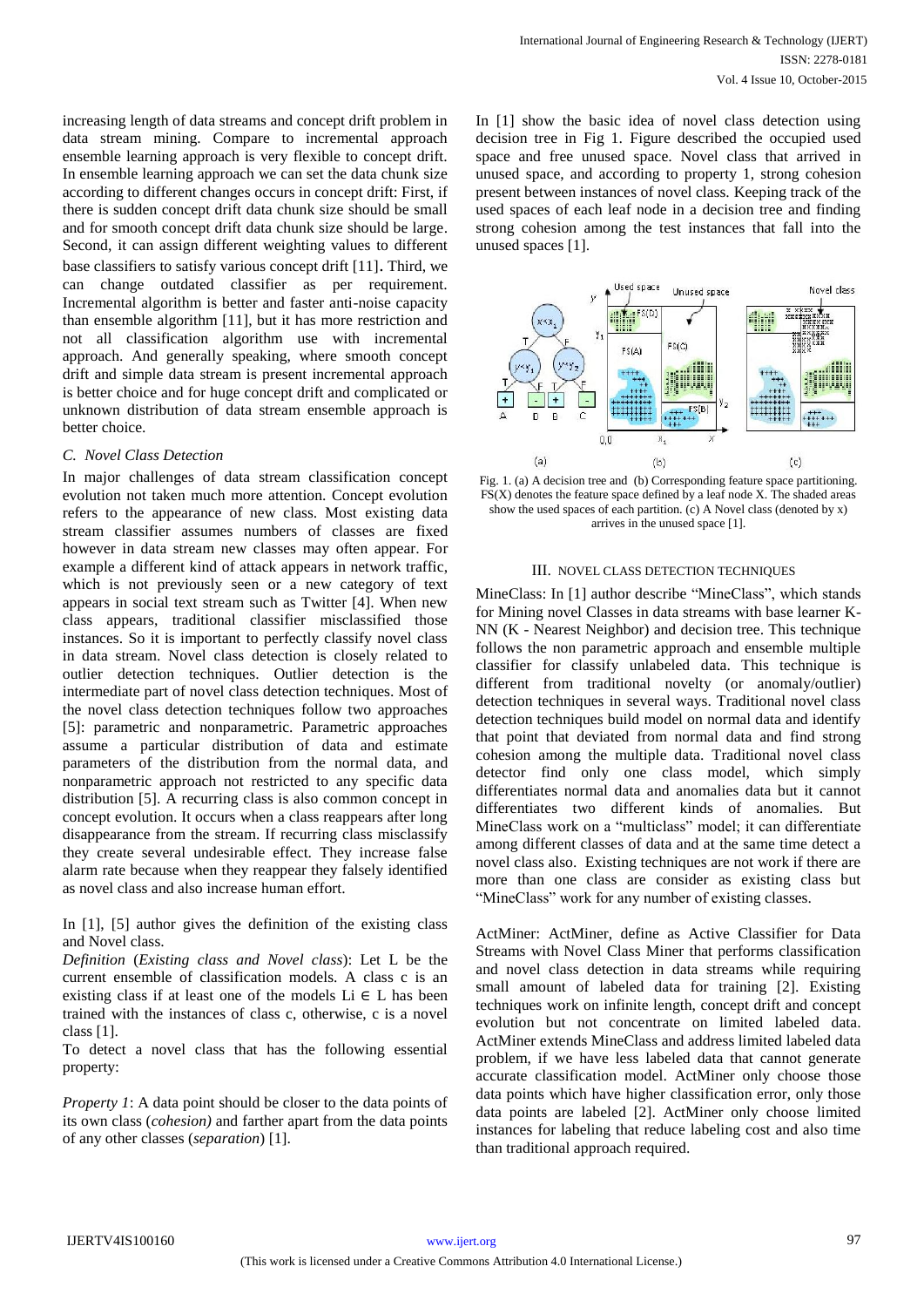DETECTNOD: DETECTNOD [3] (DiscrETE Cosine Transform based Novelty and Drift detection) is single class classification techniques that detect novel class and handle concept drift also. This approach outperform in terms of discriminating normal concept from novelty and concept drift by using deviation instead of distance [3], and considering cluster energy instead of just as center [3]. In first phase of this technique it generate initial model using cluster based on normal data. Apply data interpolation and DCT to build generative model. This generative model differentiates normal data with novel classes and concept drift. In experiment compare the result with other novel class detection techniques on different dataset. Experiment result show that in normal detection phase DETECTNOD gives better result than other and minimum error rate. In novelty and concept drift detection DETECTNOD outperformed OLINDDA. DETECTNOD storage space and computational complexity is also low as compare to OLINDDA.

SCANR: In [4] author describes "SCANR", which stand for Stream Classifier And Novel and Recurring class detector. Recurring class is a most important part of novel class detection in data stream. If any class appear in the stream and again reappear after long period of time than its called recurring class. If recurring class present in data stream than it increase false alarm rate because when they reappear it falsely identify as novel class. It also increases human effort to again identify the class as novel class. So author designed approach as multi-class classifier for concept-drifting data stream that identify novel class and distinguish recurring classes from novel classes. When data stream arrive, the outlier detection module of primary ensemble check that outlier present or not. If it is not outlier than it classify as existing class otherwise it again examined by outlier detection module of the auxiliary ensemble. Auxiliary ensemble checks that it is outlier or recurring class. If it is not outlier than detect as recurring class by auxiliary ensemble. This technique reduces false alarm rate, as well as overall error rates.

ESCMiner: In [5] author described ESCMiner novel class detection techniques. This technique is different from other traditional "one class" novelty detection techniques. This approach offers a "multiclass" framework that finds novel class as well as differentiates between the classes of data. This approach follows the ensemble technique and non parametric approach, which is not restricted to any specific data distribution. ECSMiner is different from existing techniques in three aspects: (I) It not only detects different instances but strong cohesion among the instances that indicate the arrival of novel class. (II) It is "multiclass" novelty detection technique differ from single class that only differentiate between normal and novel. (III) It detects novel class even if concept drift occurs in existing classes. This approach also considers time constraints, which impose several restrictions on classification algorithm, making classification more challenging. With the time constraint classification model have to wait some time to show similarity among instances. Decision tree and KNN classifier are used as base learner.

Decision Tree: Decision tree that is built on ID3 and detect multiple novel class. In [6] author build decision tree from training data points and calculate the percentage of number of data points in each leaf node in the tree with respect to data point in training dataset. And cluster the data points based on similarity attribute values for each leaf node in the tree. When classifying the data streams in real-time, if number of data points classify by a leaf node increases than the percentage calculated before it means a novel class arrived. Then we check in which cluster the new data point belongs based on the similarity of attribute values, if this new data point does not belongs to any cluster, which confirms a novel class arrived. Then we add the new data point into training dataset and rebuild or updated the decision tree model. The decision tree classifier continuously updated so that it represents the most recent concept in the data stream. This technique follows the incremental approach and tested on different dataset and also proved that approach efficiently detects novel class and improves the classification accuracy.

CLAM: In CLAM [7] author proposes a class based ensemble technique that overcomes the drawback of chunk based ensemble techniques [7]. In chunk based ensemble technique divide data into chunks, and train a model from one chunk. An ensemble of chunk based models is used to classify unlabeled data. Chunk based ensemble usually keep fixes sized ensemble, and update old model with new trained model and that detect recurrent class as novel class [7]. We choose *K*-means clustering because of its lower time complexity compared to those alternatives. Essentially, fast running is vital for mining data streams. The second reason for clustering is to reduce space complexity. By storing only the cluster summaries and discarding the raw data, the space complexity per model  $M^b$  is reduced from  $O(S)$  to constant (i.e.,  $K$ ), where  $S$  is the chunk size. This work reduces false alarm rate and overall classification error compare to ESCMiner and detects recurrent class as existing class that increases classification accuracy.

DTNC: DTNC [8], which stand for Detecting Novel Classes in Data Streams. Author uses VFDT (Very Fast Decision Tree) as base classifier and developed *k*-prototypes++ algorithm to deal with the mixed attribute data and initial centers [8]. Because the original *k*-means deals with numerical attribute only. It is sensitive to initial centers and noise, which method may lead to lower accuracy of novel detection and classification. *K*-means++ proposed a way to initialize *k*-means by choosing starting centers. *K*-prototypes presented a measure similar to the squared distances to deal with both numeric and categorical attributes [8]. Author combine the two technique, the new algorithm is named as *k*prototypes++. The classification accuracy of DTNC is better than MineClass and MCM. It is the result of the better base learner and the more precise novel detection.

MCM: Multi Class Miner [9] proposed an ensemble classification framework to detect novel class. It uses K-NN classifier and K-means clustering techniques to detect novel class. Novel class detection process consists of three steps. In first steps, a decision boundary is built during training. In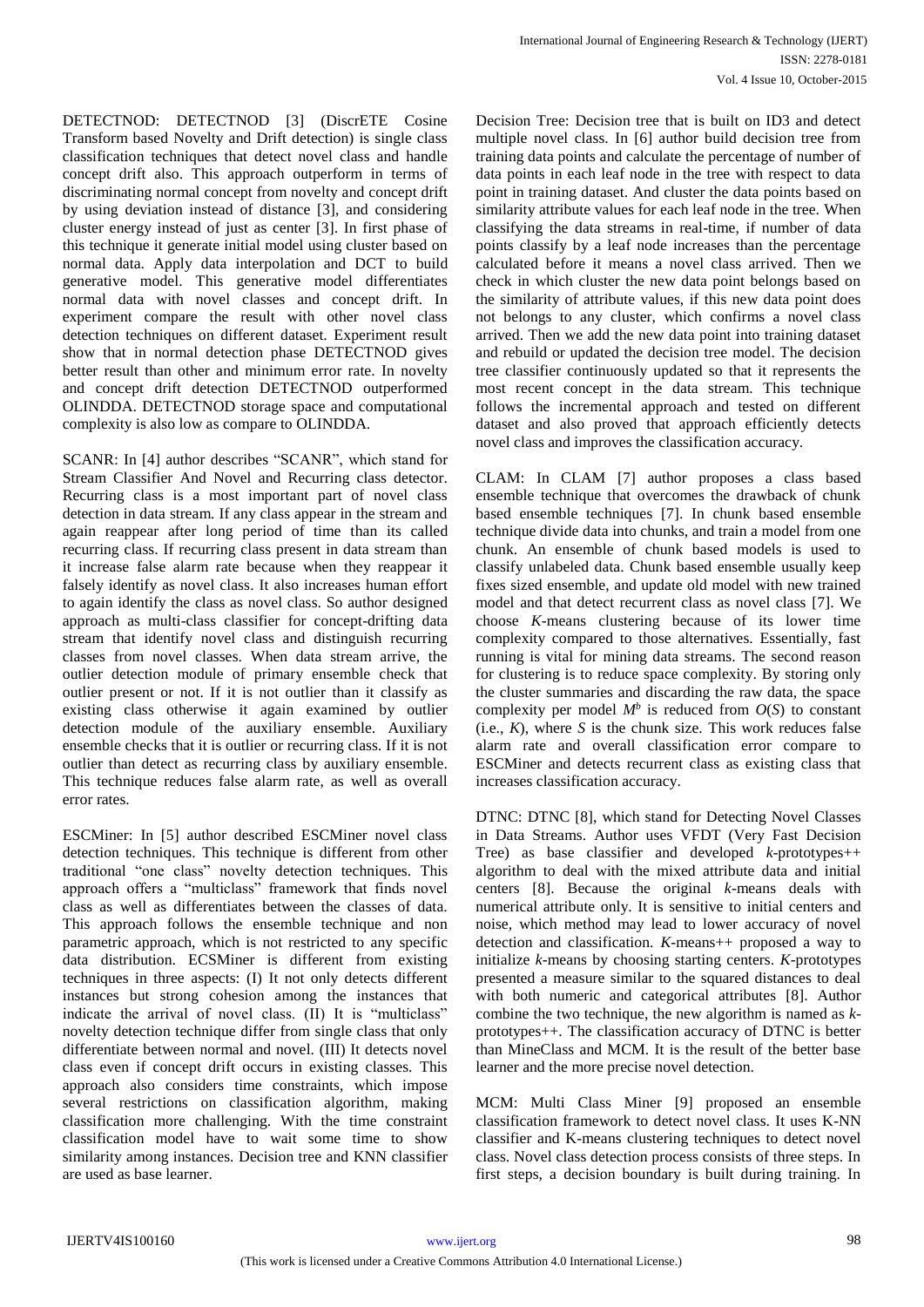second steps, test points falling outside the decision boundary are declared as outliers. And in final steps, the outliers are analyzed to see if there is enough cohesion among themselves and separation from the existing class instances. Here author first use the flexible decision boundary for outlier detection by allowing a slack space outside the decision boundary [9]. This space is controlled by threshold, and the threshold is adapted continuously to reduce the risk of false alarms and missed novel classes [9]. Second author apply a probabilistic approach to detect novel class instances using the discrete Gini Coefficient [9]. With this approach, we are able to distinguish noise, concept drift or concept evolution. Third author use graph based approach to detect the appearance of more than one novel classes simultaneously and separate the instances of novel class from others. Author also considers feature evolution in data stream and use lossless homogenizing conversion for feature evolution. Experiment conducted on different dataset and compare with other approaches like ESCMiner and O-F (OLINDDA for novel class and FAE for classification). Author proposed approach give better performance than other existing techniques. And it only worked with fixed chunk size of the data stream.

SCND: In [10] author handles the problems using the string comparison operations. In that author gathering all words present in test instances and compare with existing set of words. They use an ensemble of models. First they detect the outliers from each model and then they find the final outliers. Then they work to separate instances based upon the cause of their occurrence *i.e.* concept-evolution, concept drift or noise. And then they update the model with the new features. This technique is non-parametric and model is able to detect multiple novel classes present in the data and is a multi class classifier. And it not works for dynamic chunk size.

Experiment result show that no novel class instance classified as existing class instance so false alarm rate is quite low and is negligible.

HOTDC: HOTDC [12] means Hoeffding Option Tree with detection of Novel Class. It is a regular Hoeffding tree containing option nodes. HOT is a well known supervised learning classifier that used some little knowledge and it follow incremental approach. In HOTDC author improve the classification accuracy and performance of HOT in concept drift data stream classification. HOTDC continuously update with new data points so most recent concept it represents and efficiently find novel class.

HOTND: HOTND [13] that is different from HOTDC. HOTND is a new voting method for novel class detection using hoeffding option tree. Hoeffding option tree is better classification method than HOT because options are present to deal with equally discriminative attribute. In HOTND author first decide the classes [13], when data comes than generate the tree. If any single instance misclassify than they do not store that instance but update the trained model and create the new class. Here, not required to store misclassify instance so memory requirement is low and not create any cluster so CPU overhead is also low.

## IV. COMPARATIVE ANALYSIS OF NOVEL CLASS DETECTION **TECHNIQUES**

The Table 1 below describes comparative analysis between different techniques of Novel class detection based on Learning Approach, Type of Classifier, Advantage and Disadvantage.

| Algorithm                                                    | Learning<br>Approach | Classifier                                                                         | Advantage                                                                                                                                          | Disadvantage                                                                                     |
|--------------------------------------------------------------|----------------------|------------------------------------------------------------------------------------|----------------------------------------------------------------------------------------------------------------------------------------------------|--------------------------------------------------------------------------------------------------|
| Mine Class [1]                                               | Ensemble             | Decision tree and K-<br>NN (Train and create<br>inventory<br>baseline techniques.) | - Nonparametric.<br>- Does not require data in<br>convex shape.                                                                                    | - That requires 100% label<br>instance.                                                          |
| Algorithm                                                    | Learning<br>Approach | Classifier                                                                         | Advantage                                                                                                                                          | Disadvantage                                                                                     |
| ACT Miner [2]                                                | Ensemble             | Active classifier work<br>with K-NN and<br>decision tree.                          | - Work on the less label<br>instance.<br>- It saves 90% or more<br>labeling time and cost.                                                         | - Not directly applicable to<br>multiclass.<br>- Not work for the multi<br>label classification. |
| <b>DETECTNOD</b><br>(Discrete)<br>Cosine Transform)<br>$[3]$ | Ensemble             | K Means clustering                                                                 | - DCT coefficient efficiently<br>detects novel class $\&$<br>concept drift.<br>-Memory usage is very low.                                          | - Not work on multi class.                                                                       |
| SCANR <sub>[4]</sub>                                         | Ensemble             | Multiclass classifier                                                              | - Remember a class and<br>detect it as recurring class if<br>it appears after a long time.<br>- Reduce false alarm rate and<br>overall error rate. | - Auxiliary ensemble is used<br>so take extra time to detect<br>the class.                       |

Table 1: Comparative Analysis of Various Techniques for Novel Class Detection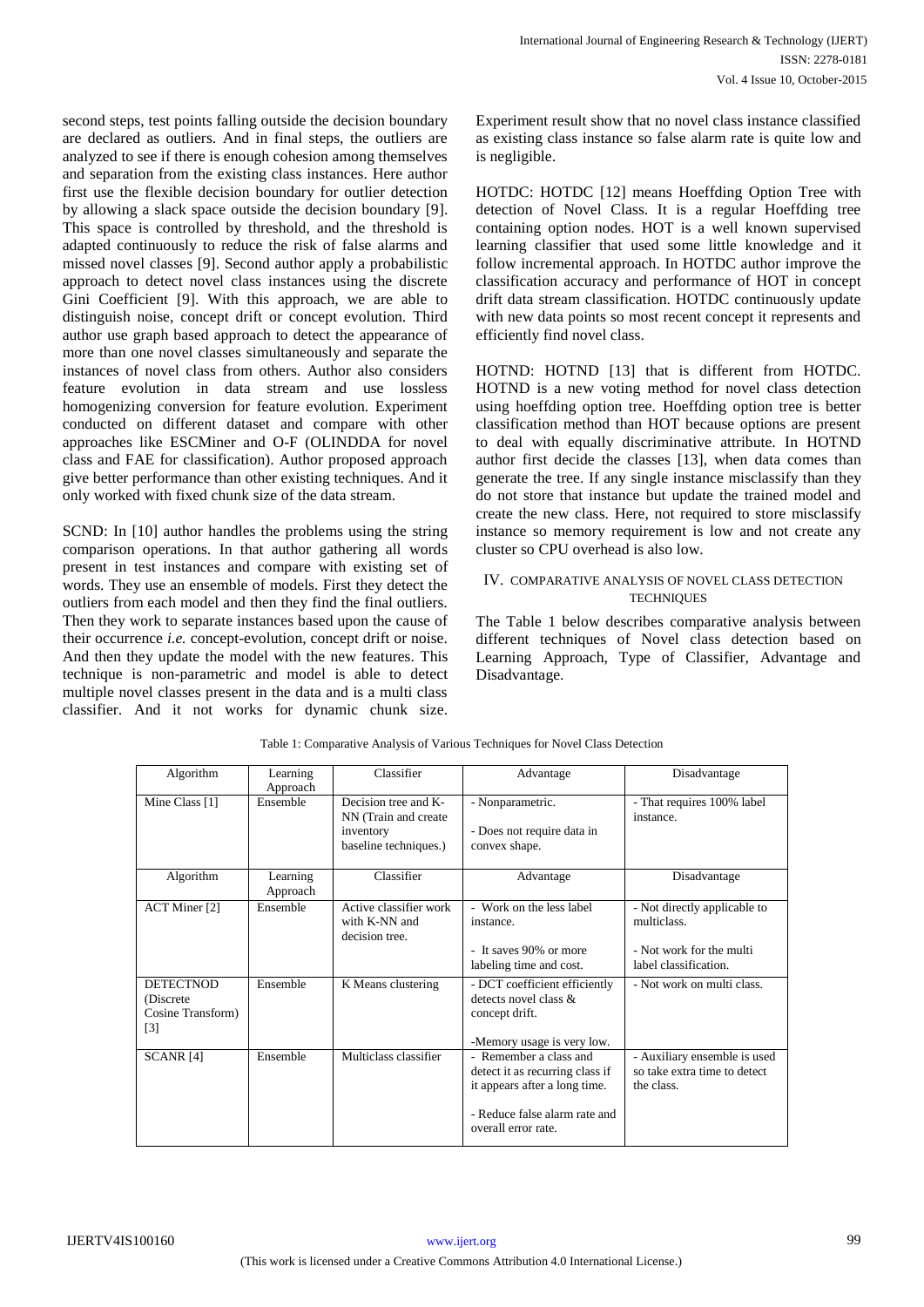| ECSMiner [5]                                  | Ensemble    | Classical classifier<br>work with K-NN and<br>decision tree.                 | - Non parametric.<br>- Does not require data in<br>convex shape.                                                                    | - Inefficient in terms of<br>memory and running time.<br>Detect recurring class as<br>٠<br>novel class. |
|-----------------------------------------------|-------------|------------------------------------------------------------------------------|-------------------------------------------------------------------------------------------------------------------------------------|---------------------------------------------------------------------------------------------------------|
| Decision Tree [6]                             | Incremental | Decision tree based<br>classifier                                            | -Improve classification<br>accuracy and error rate.<br>- Detect arrival of new class<br>and update tree with new<br>recent concept. | - Not work for dynamic<br>attribute sets.                                                               |
| <b>CLAM</b><br>(Class based)<br>ensemble) [7] | Ensemble    | K means clustering<br>approach                                               | - Perform better than chunk<br>based approach.<br>- Detect recurring class<br>efficiently.                                          | - Storage space increase.                                                                               |
| DTNC[8]                                       | Ensemble    | VFDT classification<br>Modified clustering<br>$method - K$ prototype<br>$++$ | -Work on numeric<br>categorical attributes.<br>- Low error rate<br>- Classification accuracy<br>better than existing.               | - Complexity is too high.                                                                               |

| Algorithm                                | Learning<br>Approach | Classifier                                 | Advantage                                                                                                                                                                                                                            | Disadvantage                                                                                                                                      |
|------------------------------------------|----------------------|--------------------------------------------|--------------------------------------------------------------------------------------------------------------------------------------------------------------------------------------------------------------------------------------|---------------------------------------------------------------------------------------------------------------------------------------------------|
| <b>MCM</b><br>(Multiclass<br>miner $[9]$ | Ensemble             | K-NN based<br>classifier                   | - Adjust decision<br>boundary of model<br>using slack space<br>concept that reduce the<br>false alarm rate and<br>missed novel class.<br>-Gini Coefficient<br>identifies causes of<br>outlier.<br>-Multiple novel class<br>detection | - Approach not work<br>for dynamic chunk size<br>of data stream.                                                                                  |
| <b>SCND</b> [10]                         | Ensemble             | K Medoid<br>clustering                     | - It uses string matching<br>instead of distance.<br>- False alarm rate is<br>negligible.                                                                                                                                            | -Not work for multi<br>label instance.<br>-Not handle future<br>evolution effectively.<br>- Not work for dynamic<br>chunk size of data<br>stream. |
| HOTDC [12]                               | Incrementa<br>1      | <b>Hoeffding Option</b><br>Tree classifier | - Better classification<br>accuracy than HOT<br>because of option tree.<br>- Ambiguity removes<br>between instances.                                                                                                                 | -Compare to HOT take<br>more time.                                                                                                                |
| HOTND [13]                               | Incrementa<br>1      | <b>Hoeffding Option</b><br>Tree classifier | Memory requirement is<br>low.<br>-Clustering is not<br>required so CPU<br>overhead is less.                                                                                                                                          | - Time requirement<br>slightly increase<br>compare to HOT.                                                                                        |